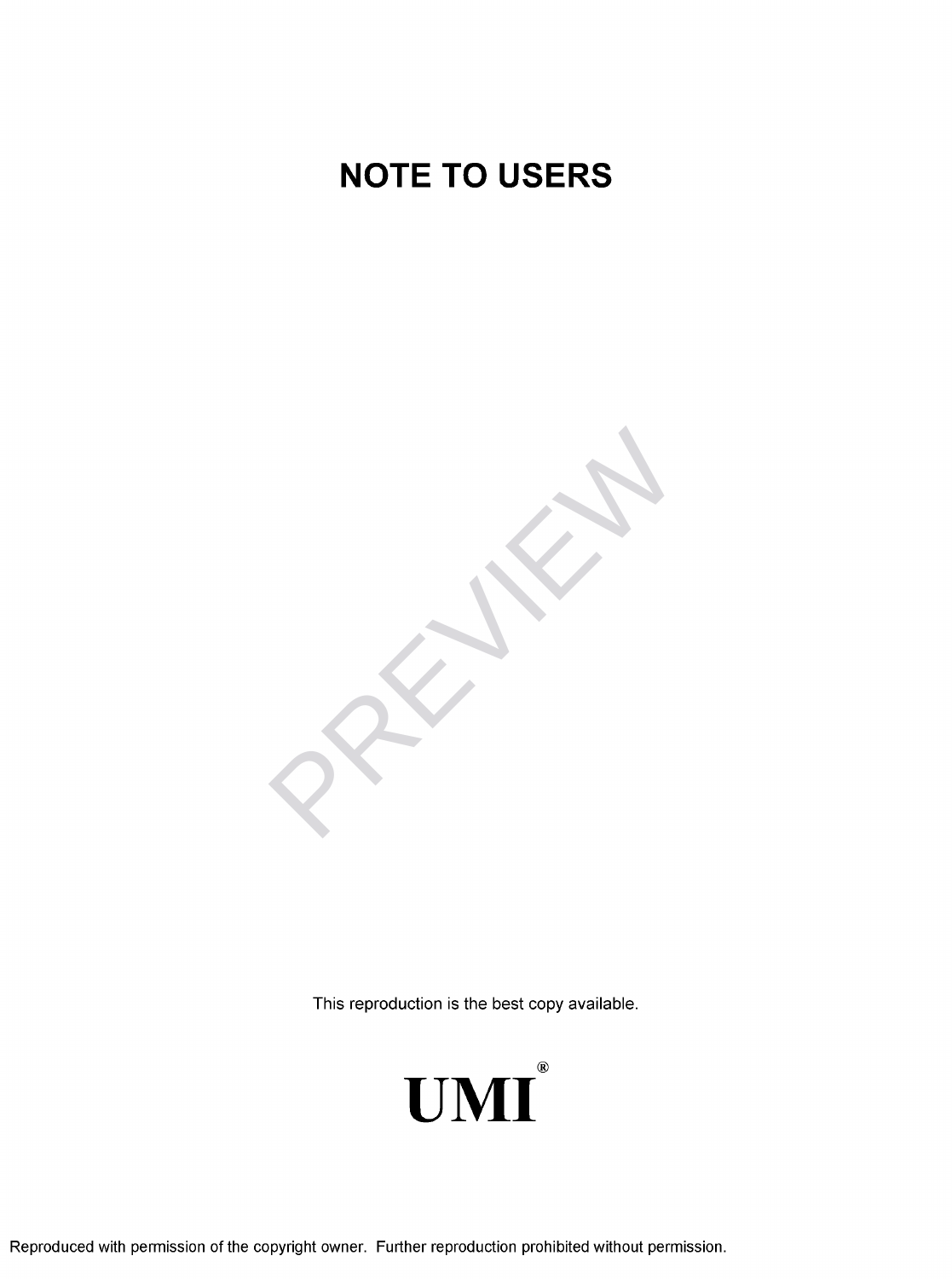PREVIEWS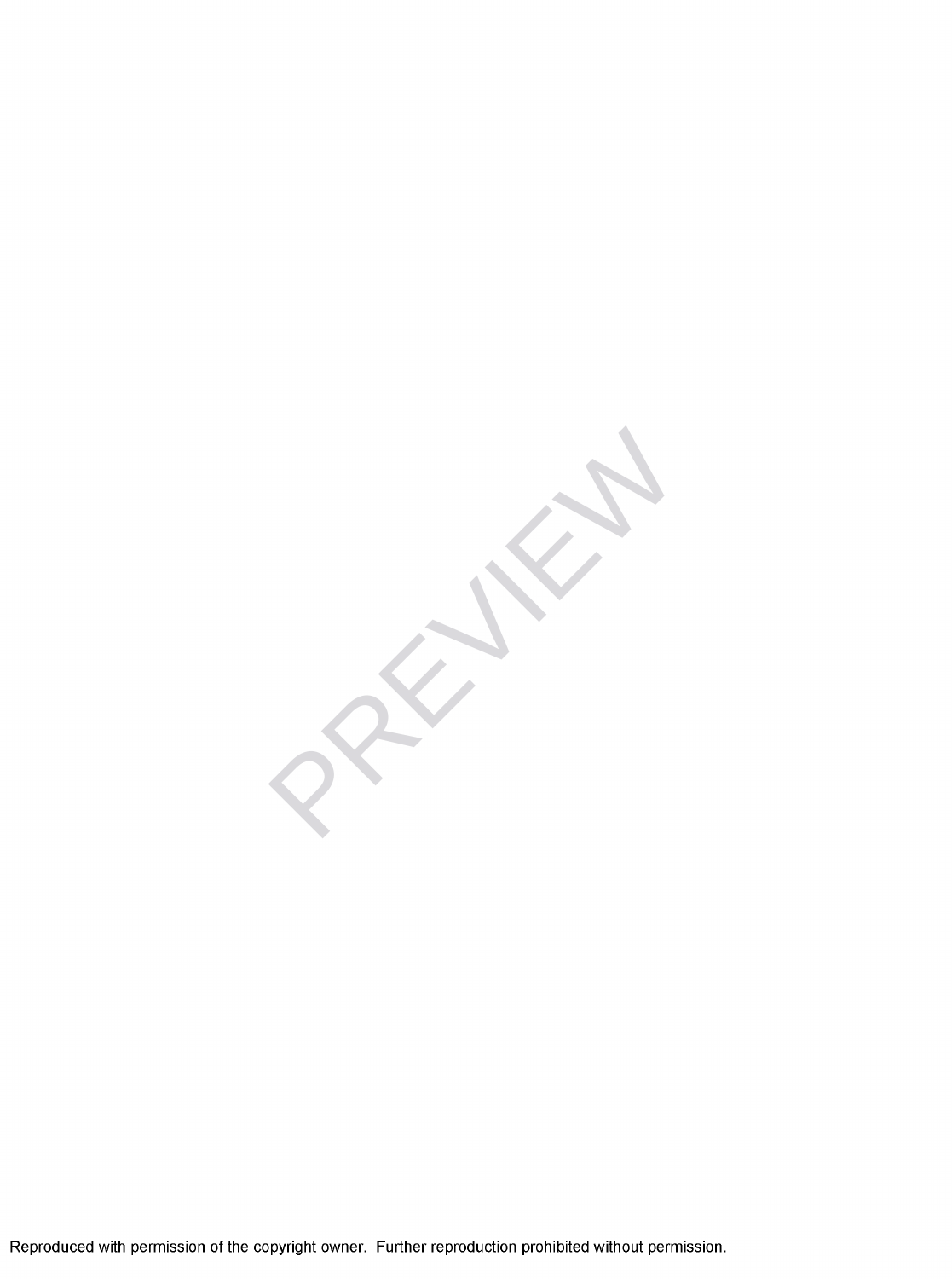#### **"THE SEED OF THE COMING FREE"**

#### **an essay on**

**Black Female Leadership**

#### **Submitted to**

# **The Union Graduate School Union For Experimenting Colleges and Universities** The Union Graduate School<br>Experimenting Colleges and Universit.<br>in partial fulfillment of<br>requirements for the degree<br>Doctor of Philosophy<br>Phetaugh Graves Dumas

## **in partial fulfillment of requirements for the degree**

**Doctor of Philosophy**

**by Rhetaugh Graves Dumas**

**May 20, 1975**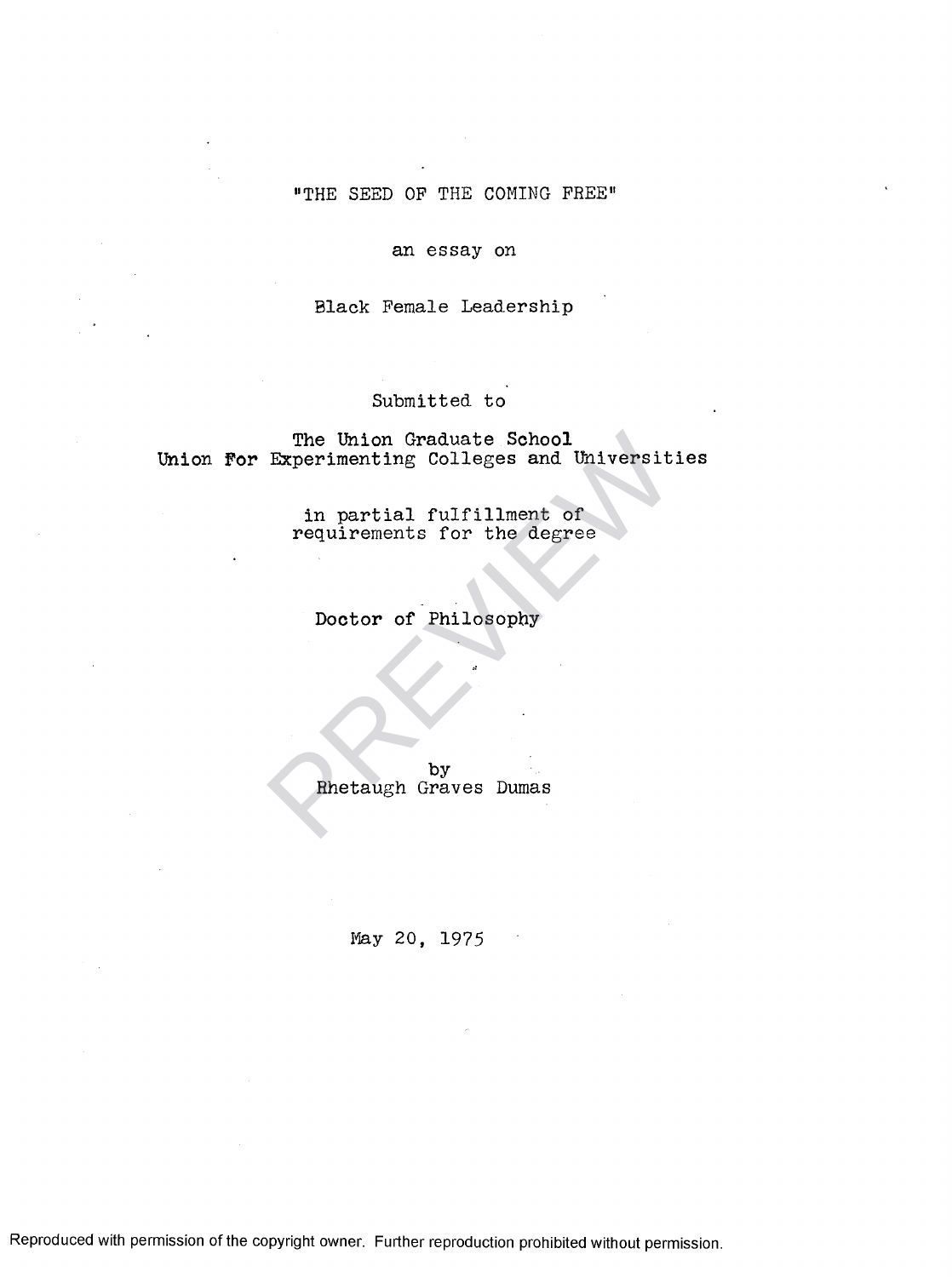#### UMI Number: DP10575

## INFORMATION TO USERS

The quality of this reproduction is dependent upon the quality of the copy submitted. Broken or indistinct print, colored or poor quality illustrations and photographs, print bleed-through, substandard margins, and improper alignment can adversely affect reproduction. ity of this reproduction is dependent upon the quality of the A. Broken or indistinct print, colored or poor quality illustrepths, print bleed-through, substandard margins, and impert can adversely affect reproduction.<br>
Pu

In the unlikely event that the author did not send a complete manuscript and there are missing pages, these will be noted. Also, if unauthorized copyright material had to be removed, a note will indicate the deletion.



#### UMI Microform DP10575

Copyright 2004 by ProQuest Information and Learning Company. All rights reserved. This microform edition is protected against unauthorized copying under Title 17, United States Code.

> ProQuest Information and Learning Company 300 North Zeeb Road P.O. Box 1346 Ann Arbor, Ml 48106-1346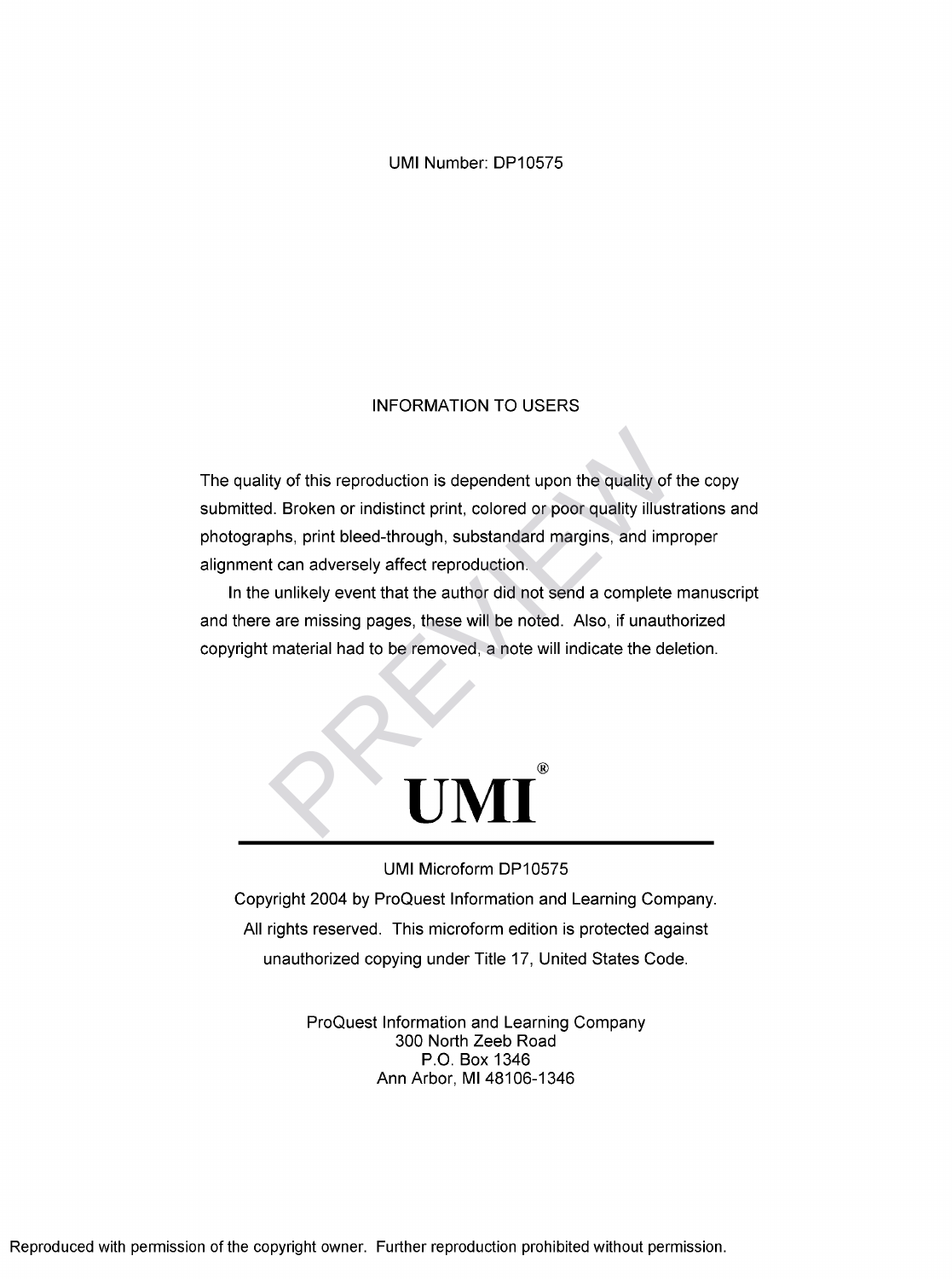#### **"THE SEED OP THE COMING FREE"**

| Introduction           |                                                     |  |
|------------------------|-----------------------------------------------------|--|
| Prologue               | vi.                                                 |  |
|                        | Part One                                            |  |
|                        | Steel Dreams in Black Souls: Centuries of Struggles |  |
| Chapter 1<br>Chapter 2 | From Slavery<br>Toward a Better Life                |  |

# **Part Two**

|                        | rart une                                                               |                    |
|------------------------|------------------------------------------------------------------------|--------------------|
|                        | Steel Dreams in Black Souls: Centuries of Struggles                    |                    |
| Chapter 1 From Slavery | Chapter 2 Toward a Better Life                                         | $\mathbf{1}$<br>37 |
|                        | Part Two                                                               |                    |
| Principle              | Up The Great White Stairs: In Defiance of the Peter                    |                    |
| Chapter 3              | The Mixed Blessings of the<br>Twentieth Century                        | 68                 |
| Chapter 4              | The Dilemma of Black Women<br>Leaders in Contemporary<br>Organizations | 79                 |
| Epilogue               |                                                                        | 106a               |
| References             |                                                                        | 107                |
| Bibliography           |                                                                        | 111                |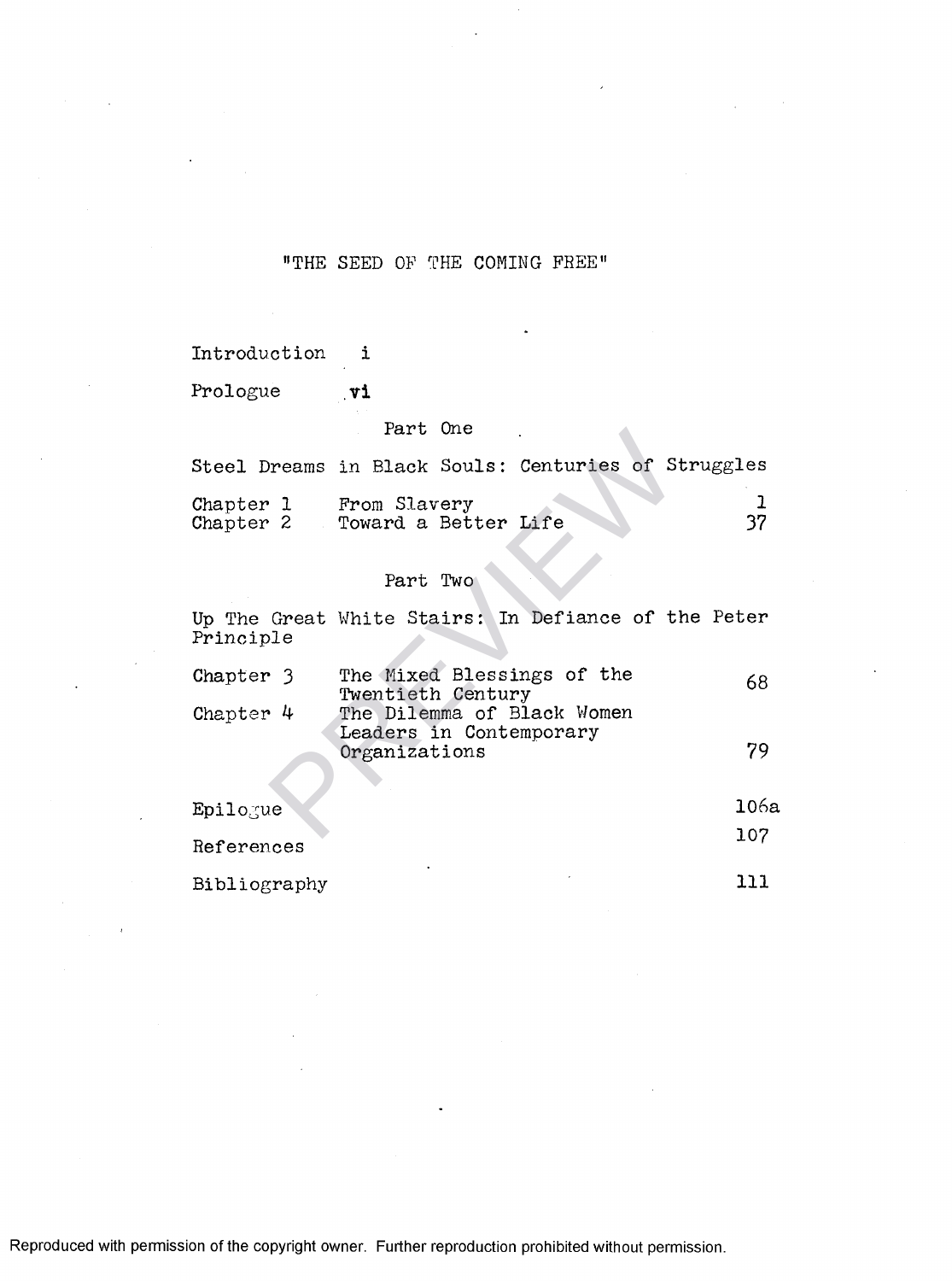#### **INTRODUCTION**

**People can master their history and they can use it, but they are never free from it. Accordingly, black women are constantly dealing with trends and issues from their past experiences that they must in some way synthesize with present realities. In their attempts to meet the challenges and demands that face them in this complex society with all its blind spots and inequities, they continue to struggle against the cruel social forces that threaten to keep them "stuck in'their history." Implicit in their present resistance is the realization that although they are inevitably products of their'backgrounds, they should not necessarily be controlled by the myths or the facts of their past. And all who are interested in promoting the upward social mobility of black women, who have remained among the underdogs in this society, are challenged to develop a better understanding of the forces that undermine their security and effectiveness as executives in contemporary organizations.** to struggle against the cruel social<br>ep them "stuck in their history." Im<br>resistance is the realization that al<br>ducts of their backgrounds, they shou<br>ntrolled by the myths or the facts of<br>e interested in promoting the upwa

**This is not an easy task. Leadership for anyone involves complex social and psychological phenomena about which there are conflicting views and widespread, confusion. Efforts to develop**

i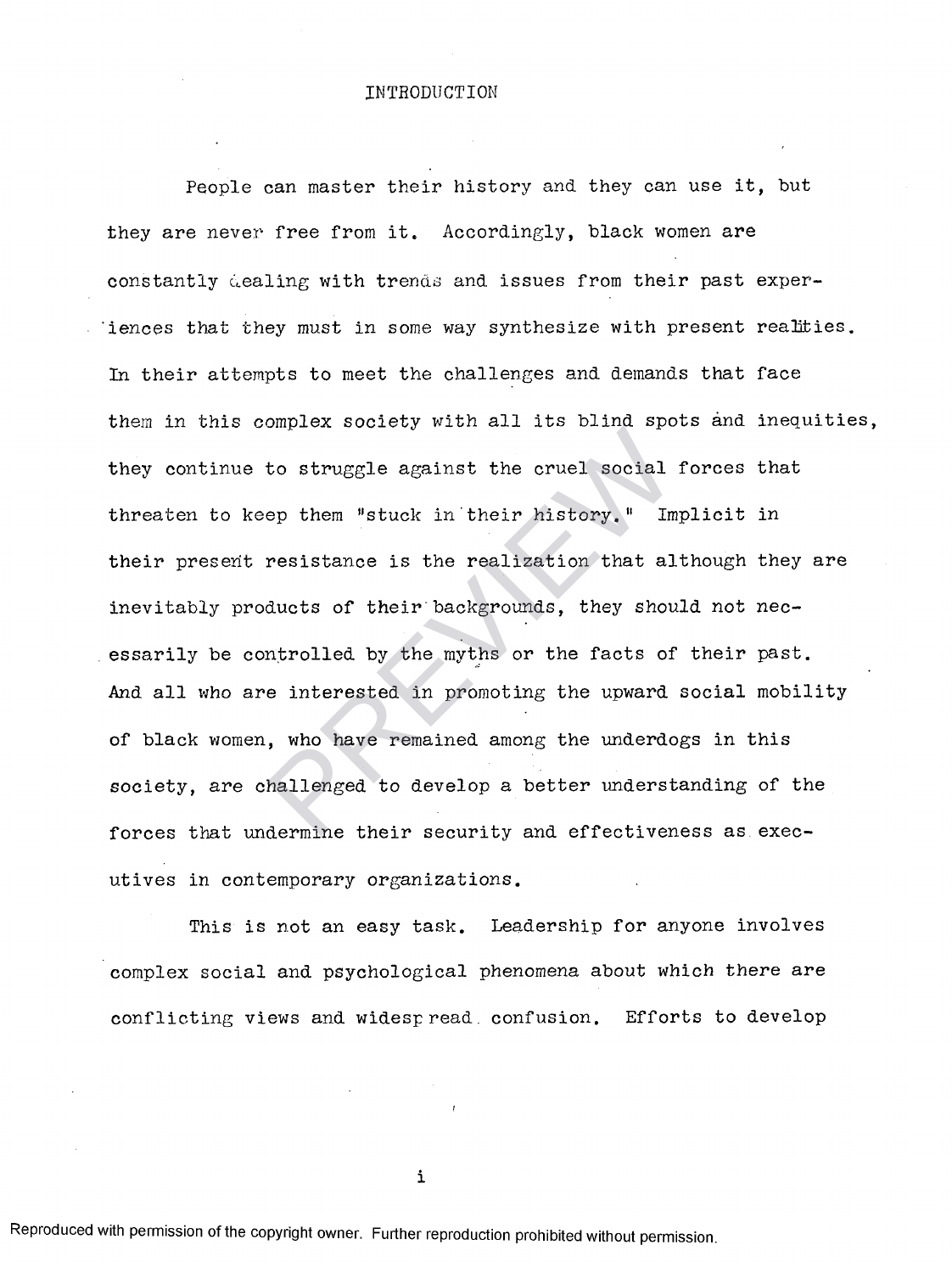**theories of organizational leadership have been focused mainly on white males. While some important progress is apparent in this area of study, theories pertaining to black leadership (male or female) or to female leadership (black or white) have yet to be developed. This project is necessarily rudimentary.**

**The guiding thesis is that black women have been controlled by their history as slaves in America and that myths based on interpretations of that history pervade modern social institutions and pose obstacles to progress in raising their status in this country. The purpose of this study is to explore the myths and realities of the history of black women in the United States, and to describe the dilemma of black women executives that is linked to that history and the myths. A further objective is to stimulate a more systematic study of the leadership problems of all minority groups and of women, of whom black women are the most disadvantaged.** s of that history pervade modern soci<br>obstacles to progress in raising the<br>The purpose of this study is to expl<br>of the history of black women in the<br>e the dilemma of black women executiv<br>history and the myths. A further ob

**Many important historical sources were utilized in preparing the first part of this essay, which reviews the black woman's social 'history. Most of these were the works of secondary authorities, but narratives of slaves and witnesses and black**

**ii**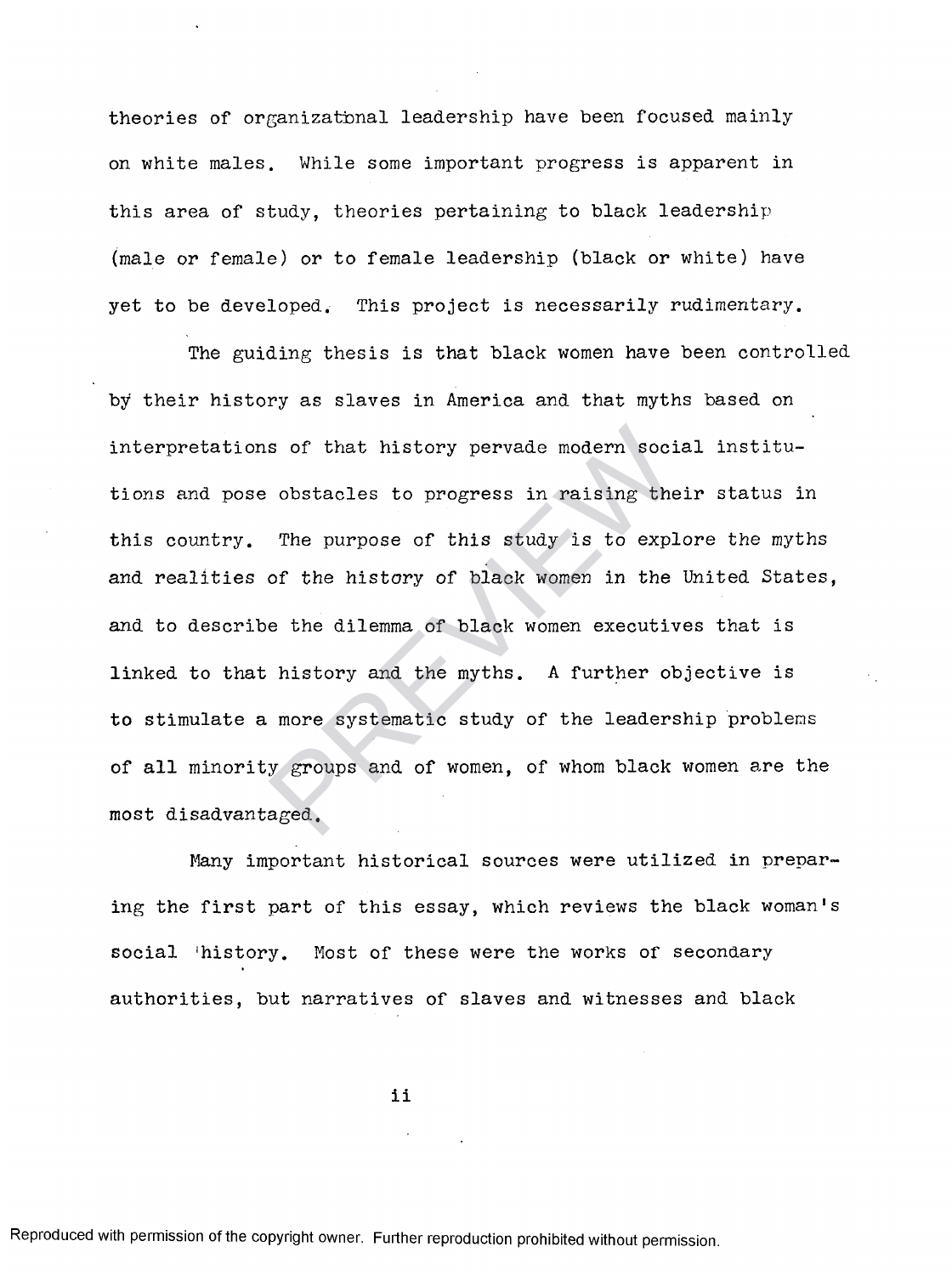**autobiographies were among the materials examined. Very little literature is. addressed to the problems and dilemmas of black women leaders— or to those of women leaders in general. In preparing part two, therefore, I have used my own experiences as an appointed city official, an associate professor and administrator of a professional training program in a large Ivy League university, branch chief in a Federal agency, and a member of the consultant staff for group-relations training in the Tavistock tradition. I have relied heavily upon the experiences of numerous other black women leaders around the country. Some of them described their dilemmas during informal discussions at social gatherings, or during professional meetings; others (totaling over 500 during the past two years) while participating in institutes, workshops, or group-relations training conferences. In addition, descriptions in the literature— particularly biographies and autobiographies of black women— have served as valuable although sparse resources. The data derived from these experiences are naturally less structured and more casual than those that come from a carefully conducted research' project. Nevertheless, there are advantages in the intimacy of detail and the breadth of exposure that this** relations training in the Tavistock the relations training in the Tavistock rily upon the experiences of numerous<br>round the country. Some of them description informal discussions at social gather<br>positional meetings; other

**iii**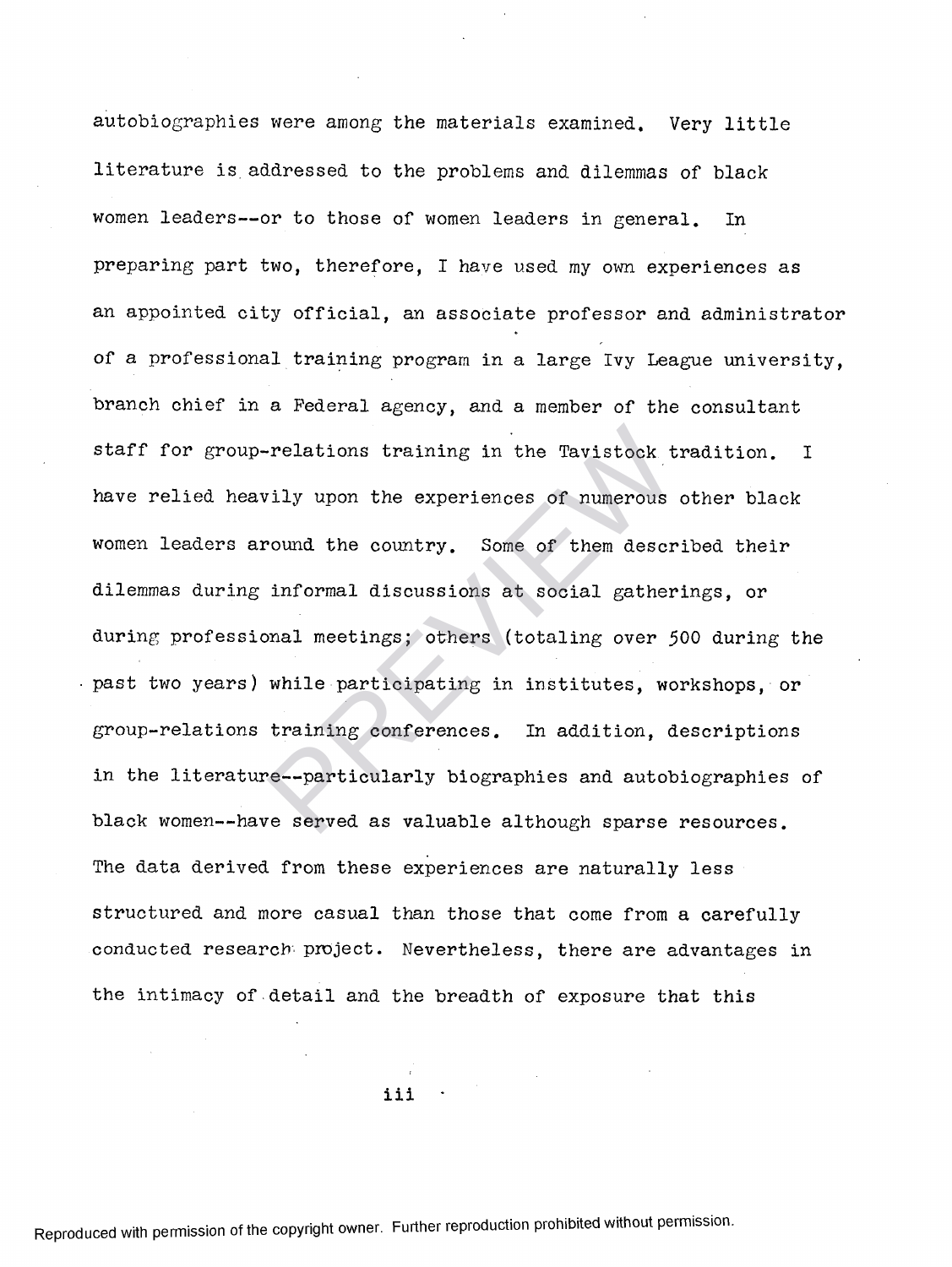**approach permits, especially at such an early stage of inquiry. At the very least the data serve 'to map out critical areas for a more intensive approach.**

**I am unable to list here all of the people who contributed to making this study a fruitful experience for me. I certainly would not have been able to complete the task without the consistent encouragement of my friends, the members of my .doctoral committee, my colleagues and staff at NIMH, and the many black women who openly shared their experiences and dilemmas. Mrs. Luberta Sims, Mrs. Jeanette Boyd, and Mrs. Miriam Bates have held irfy hand throughout this endeavor. The critiques of Dr. Howard Harris, Mrs. Angela McBride, Miss Bette Davis, Dr. Oliver Osborne, Dr. Helen Nakagawa, Dr. Betty Mitsunaga, Dr. Roy Bryce-Laporte, Mrs. Lula Whitlock, Dr. Leah Gorman, and Dr. Elizabeth Smith were especially helpful at a time when I was struggling for clarity and organization of ideas. I am especially indebted to: NIMH for the opportunity to spend a total of nine, months in full-time independent study in areas related to this essay; Dr. Elizabeth Smith who provided outstanding leadership to the Psychiatric Nursing Education Branch during my absence, and the staff who supported her leadership ; Dr. Rita Arditti, Dr. Boris Astrachan,** olleagues and staff at NIMH, and the<br>y shared their experiences and dilemm<br>rs. Jeanette Boyd, and Mrs. Miriam Ba<br>hout this endeavor. The critiques o<br>gela McBride, Miss Bette Davis, Dr. O<br>awa, Dr. Betty Mitsunaga, Dr. Roy B

**iv**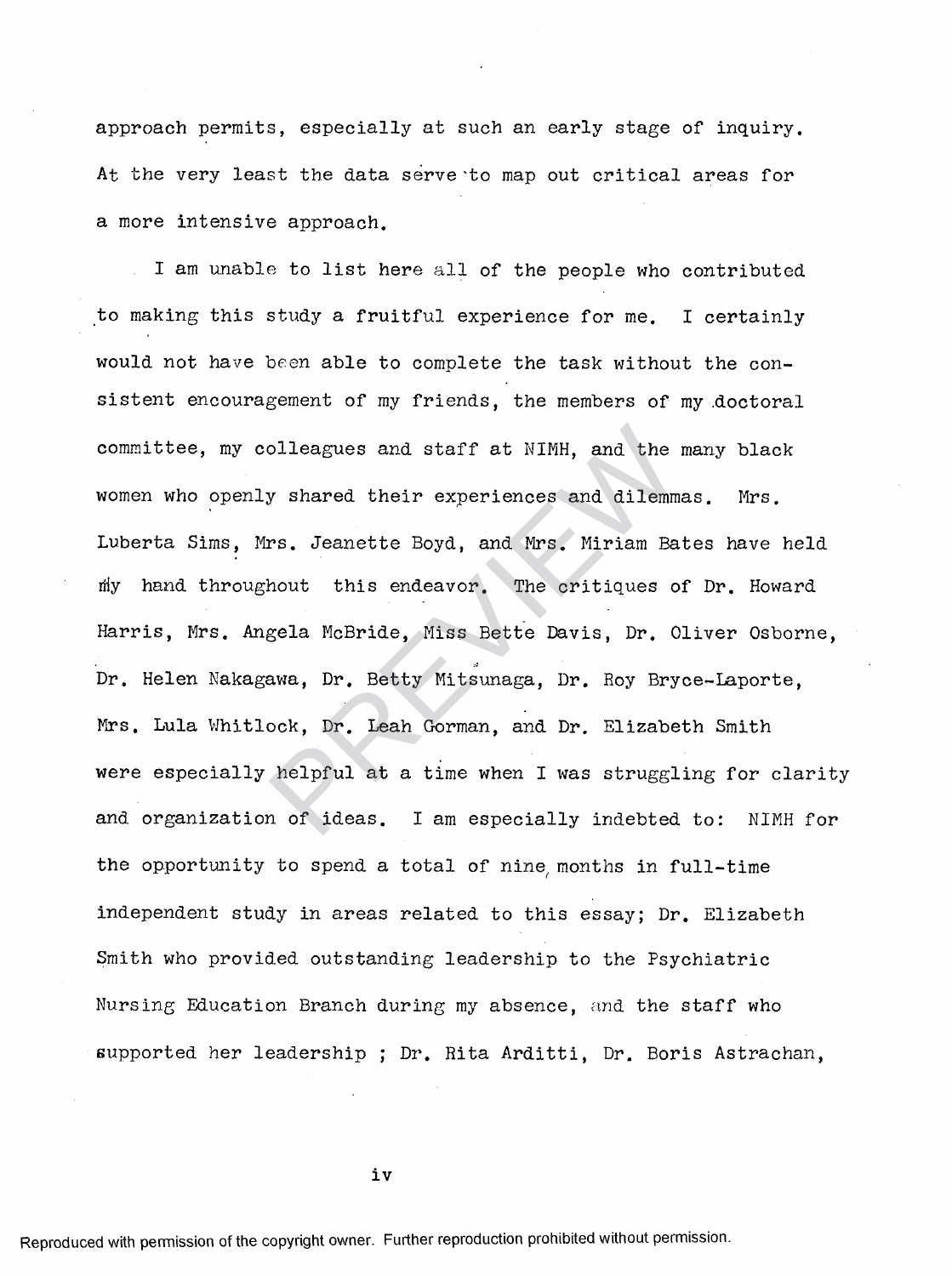**Dr. Daniel Levinson, Dr. Kermit Nash, Dr. Betty Pool, and Dr. Glory Van Scott who gave so generously of their time and effort in providing guidance, technical assistance, and emotional support for the work that has gone into this project; Mrs. Patricia Moore and Miss Lillian Silverberg for their assistance in preparing drafts of the manuscript, and Mrs. Hellen Galvin whose assistance enabled me to complete the final draft. The thorough and instructive editorial assistance provided by Mrs. Anne Wilde was invaluable in making this a coherent document.** The thorough and instructive editor<br>
Expediant deal by Mrs. Anne Wilde was invaluable<br>
oherent document.<br>
The endeavor is dedicated to my daught<br>
Proots in Mississippi--her grandmothe<br>
Proots in Mississippi--her grandmothe

**This entire endeavor is dedicated to my daughter Adrienne and her roots in Mississippi— her grandmother, great-grandmother, and godmother,**

**R.G.D.**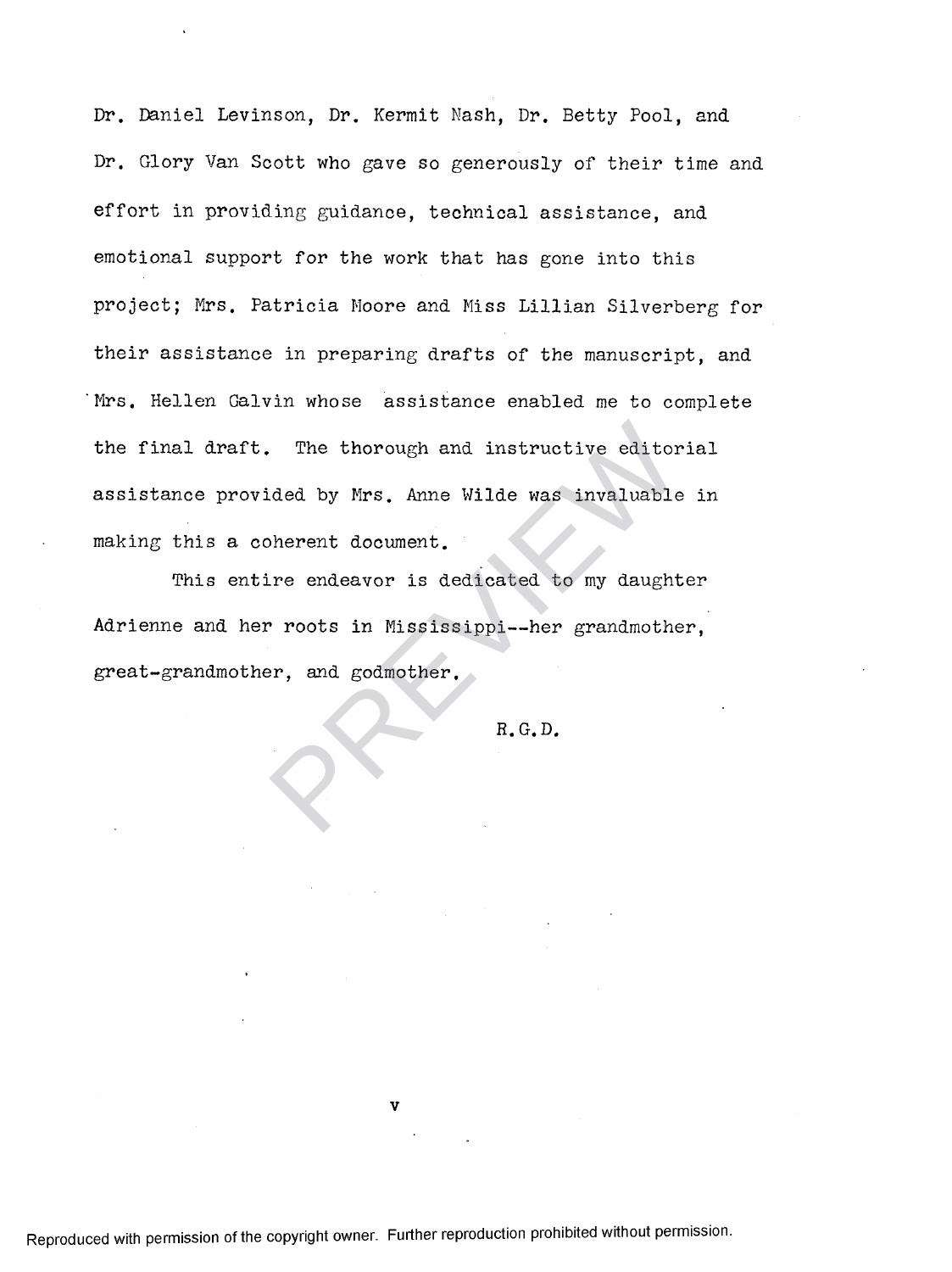#### **PROLOGUE**

**Children, I come back today To tell you a story of the long dark way That I had to climb, that I had to know In order that the race might live and grow.** Look at my face <u>-- dark</u> as the night -**Yet shining like the sun with love's true light. I am the child they stole from the sand Three hundred years ago in Africa's land. I am the dark girl who crossed the wide sea** Carrying in my body the seed of the free. **I am the woman who worked in the field. Bringing the cotton and the corn to yield. I am the one who labored as a slave,** Beaten and mistreated for the work that I gave  $-$ **Children sold away from me, husband sold, too. No safety, no love, no-respect was I due. Three hundred years in the deepest South: But God put a song and prayer in my mouth. God put a dream like steel in my soul. Now, through my children, I'm reaching the goal. Now Through my children, young and free, I realize the blessings denied to me.** ny face -- dark as the night --<br>Ing like the sun with love's true lig<br>child they stole from the sand<br>dark girl who crossed the wide sea<br>in my body the seed of the free.<br>woman who worked in the field.<br>the cotton and the cor

**vi**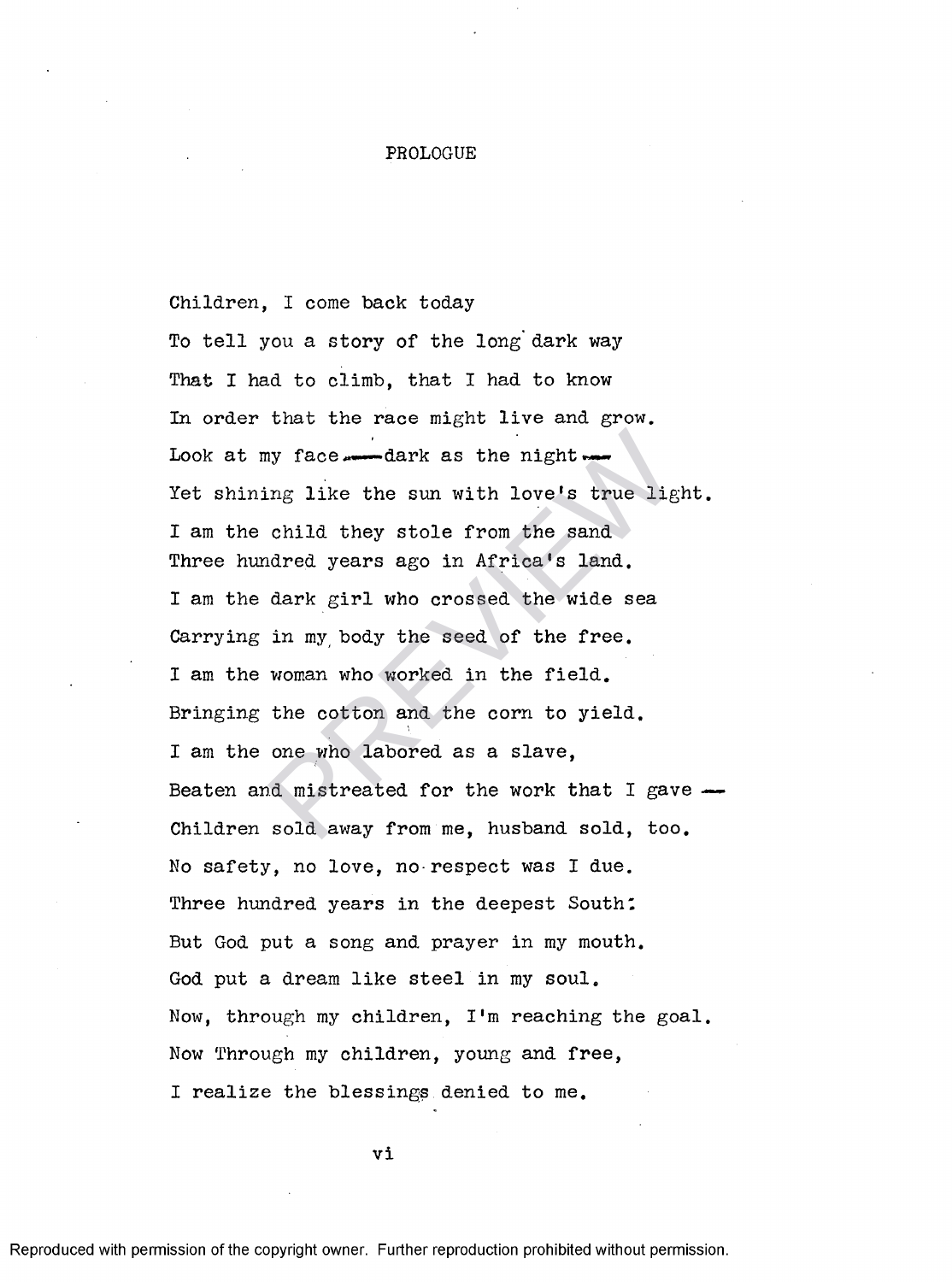**I couldn't read then. I couldn't write. I had nothing, back there in the night. Sometimes, the valley was filled with tears, But I kept trudging on through the lonely years. Sometimes, the road was hot with sun, But I had to keep on till my work was done: I had to keep on! No stopping for my— I was the seed of the coming Free. I nourished the dream that nothing could smother Deep in my breast— the Negro mother. I had only hope then, but now through you, Dark ones of today, my dreams must come true: All you dark children in the world out there, Remember my sweat, my pain, my despair. Remember my years, heavy with sorrow— And make of those years a torch for tomorrow. Make of my past a road to the light Out of the darkness, the ignorance, the night. Lift high my banner out of the dust. Stand like free men supporting my trust. Believe in the right, let none push you back. Remember the whip and the slaver's track. Remember how the strong in struggle and strife Still bar you the way, and deny you life— But march ever forward, breaking down bars.** Seed of the coming Free.<br>
Hed the dream that nothing could smot<br>
ny breast--the Negro mother.<br>
Y hope then, but now through you,<br>
So f today, my dreams must come true:<br>
Here the world out there,<br>
my sweat, my pain, my desp

**vii**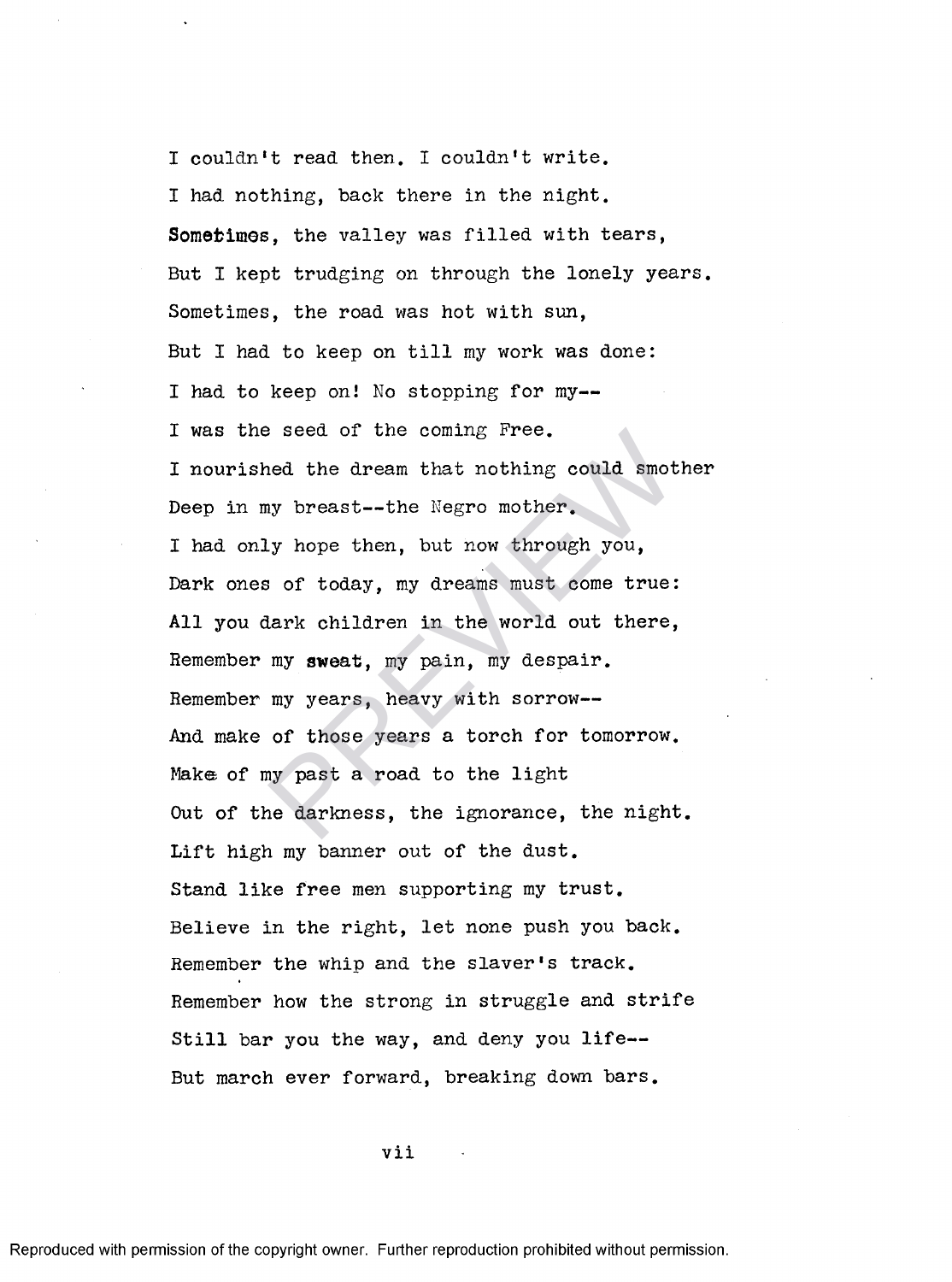**Look ever upward at the sun and the stars. Oh, my dark children,may my dreams and my prayers Impel you forever up the great stairs— For I will be with you till no white brother Dares keep down the children of the Negro mother.**

PREVIEWS

**Langston Hughes (The Negro Mother)**

#### viii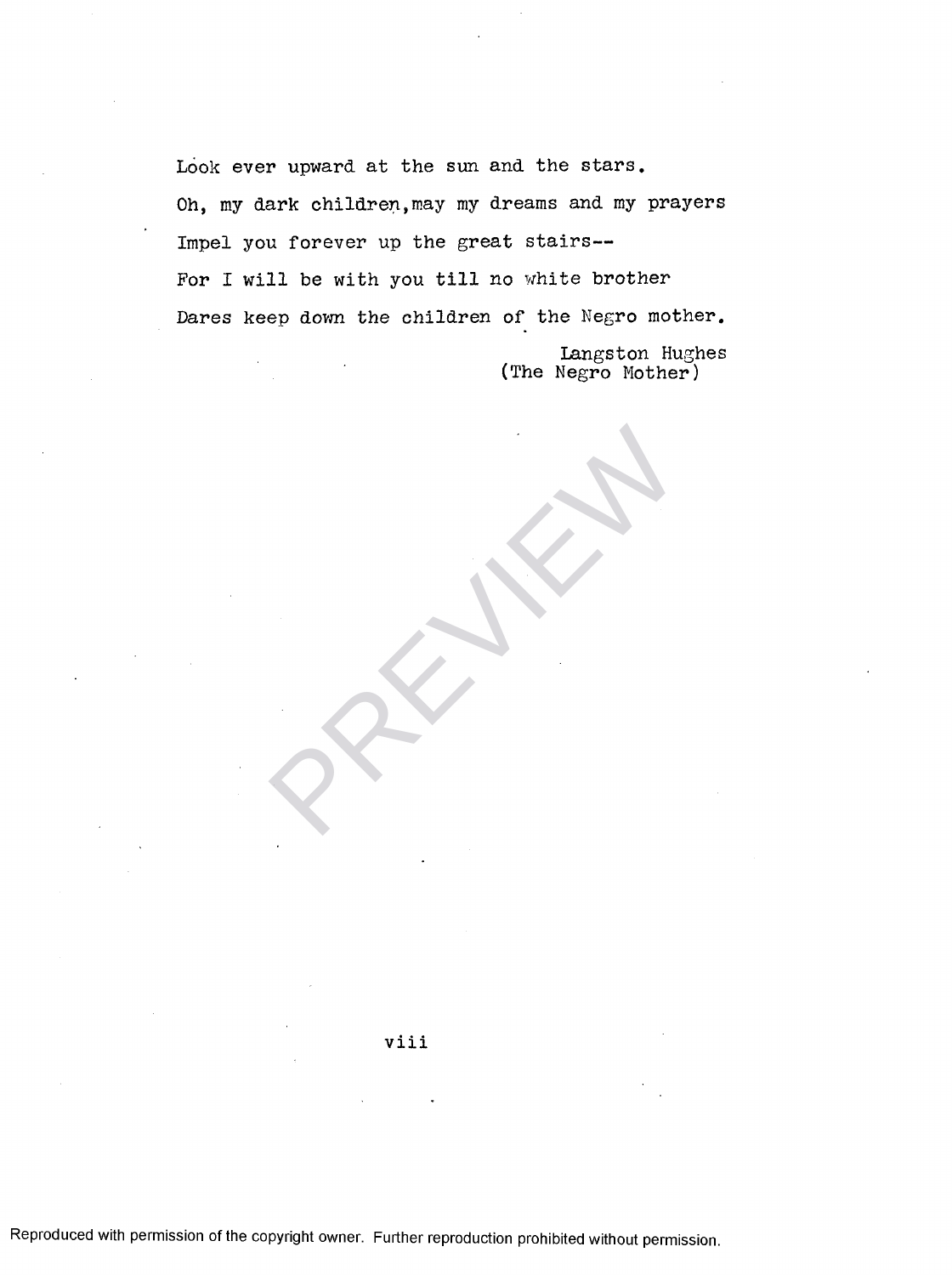**Part One**

**Steel Dreams in Black** Centuries of Struggle Part One<br>ams in Black Souls: Centuries of Str<br>1619-1900

**1619-1900**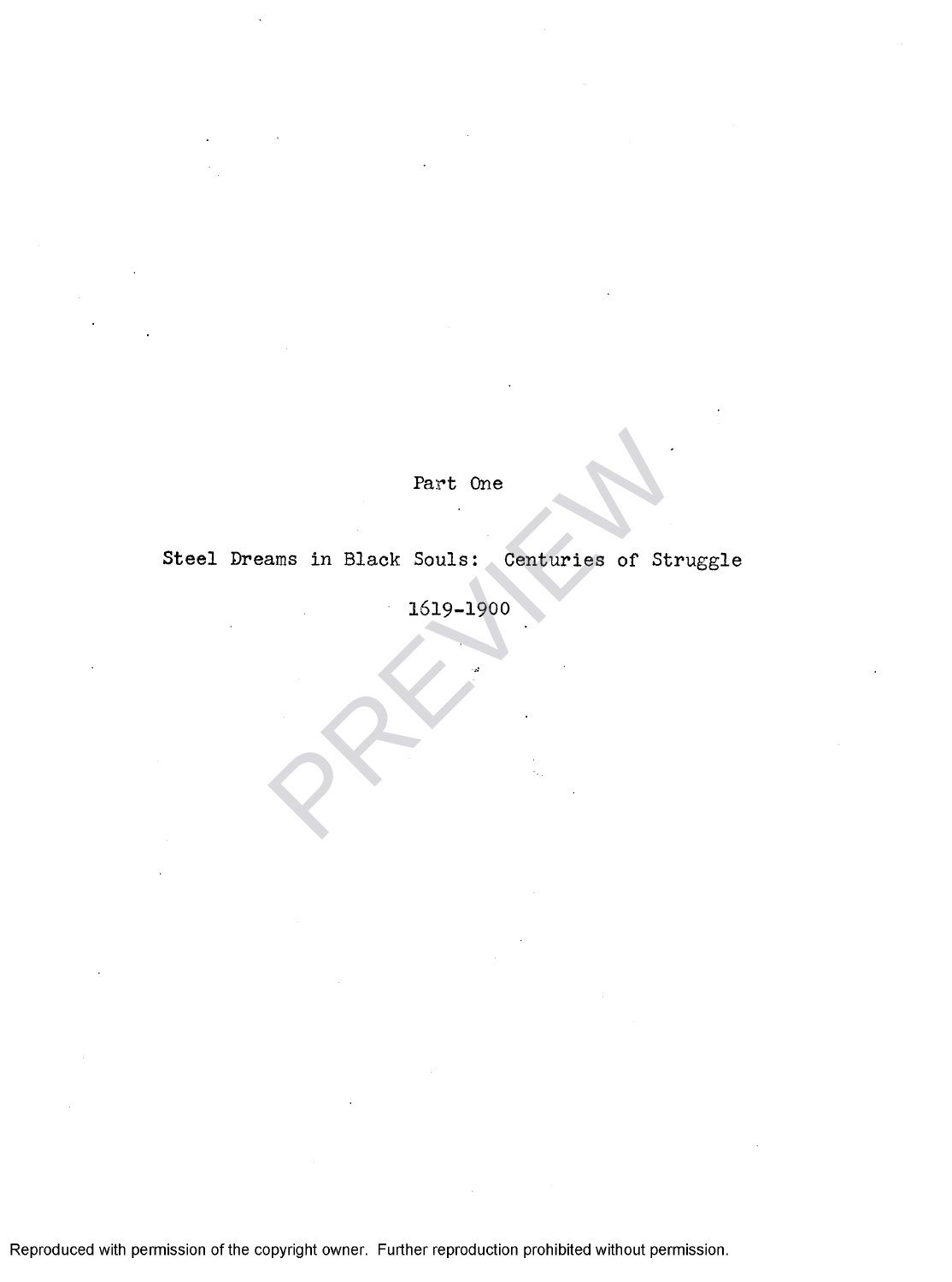#### **Chapter 1**

#### **Prom Slavery**

**There is a prevalent belief that from the time that they first set foot in this country black females have been a privileged group in American society. They are seen as very capable leaders, second in the minds of many only to the white male in their ability to wield great influence over the thoughts and actions of others. This leads to the assumption that black women are advancing more rapidly than their white sisters or their black brothers. Indeed, the black woman is becoming the object of admiration and envy, and at the same time a source of fear varying in degree with the sex, race, and social class of the observer.** second in the minds of many only to<br>ability to wield great influence ove<br>ctions of others. This leads to the<br>nen are advancing more rapidly than t<br>ir black brothers. Indeed, the black<br>biect of admiration and envy, and at<br>o

**The black female's reputation (predominantly among whites) alleges a bountiful supply of "soul," influence, and strength. All of these qualities are thought to be best exemplified in the feats of her predecessor "the great black matriarch." Small wonder that those who most actively seek out black female leadership perceive themselves to be in a**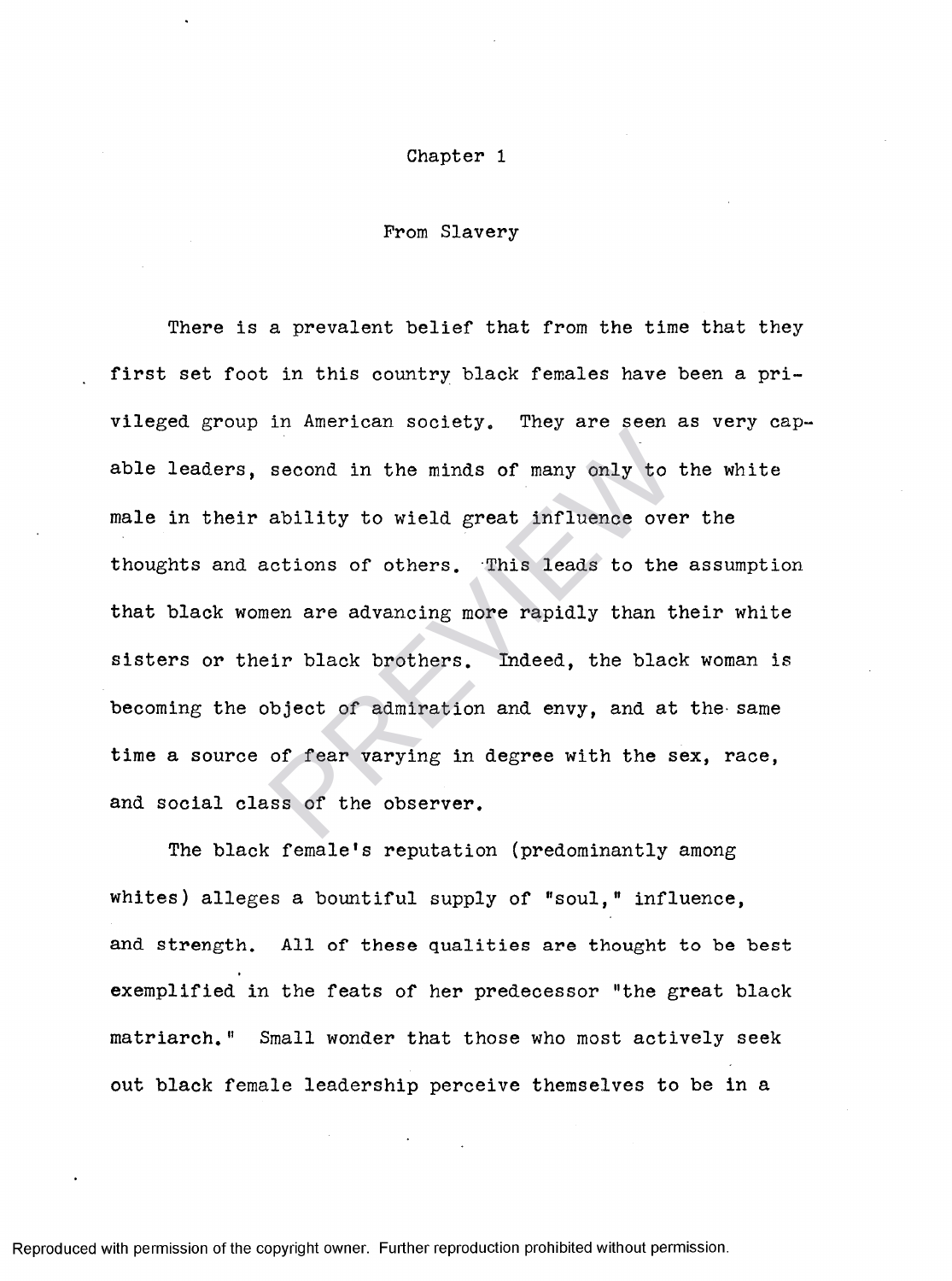wuherable position, under considerable threat, or powerless**ness to accomplish without her some highly significant personal or professional goal. Those who are relatively secure and strong manage to keep her at a comfortable distance from the base of real power. In organizations she is kept busy tending the weak and powerless, guarding the role and territorial boundaries of "number one" and warding off actual or potential threats to his security, privacy, or prerogatives.**

**In thousands of subtle ways, black females are seduced into performing the work of the mammy, the missionary, the rescuer or, the security guard; no matter what capacity they were ostensibly appointed to. Because of the supposed threat of her leadership qualities, the black woman is not given access to the training that is vital for induction into the culture of the upper echelon. Consequently, she is not socialized for effective task-oriented leadership of groups, organizations, or institutions. The competence of black female leadership is thought to reside in the qualities of her person. Indeed, it appears that the only competencies** ries of "number one" and warding off<br>eats to his security, privacy, or pre<br>ands of subtle ways, black females ar<br>ng the work of the mammy, the mission<br>the security guard; no matter what ce<br>ensibly appointed to. Because of

**2**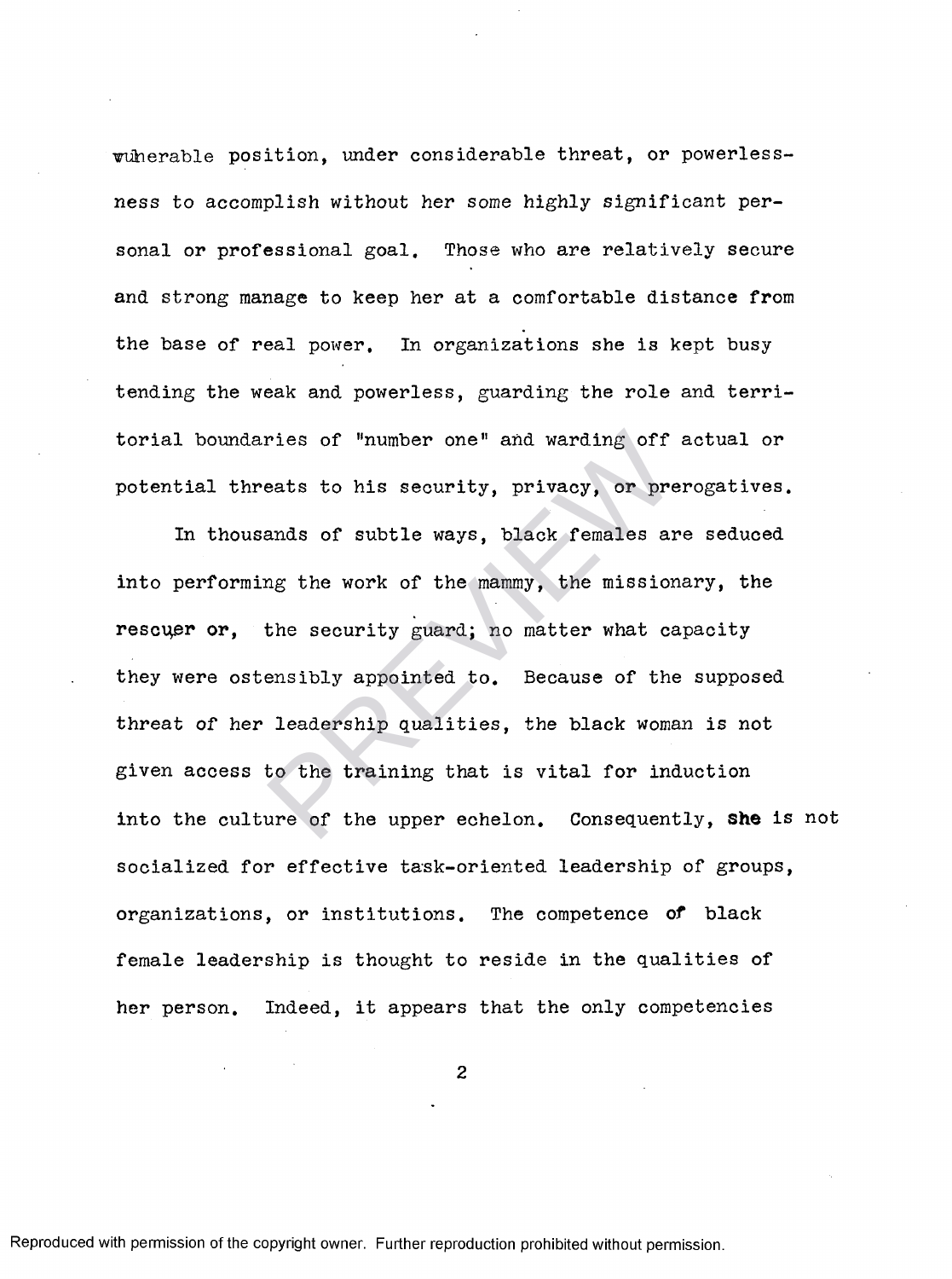**deemed by a large segment of this society to be important for black females are those she would be expected to bring "from slavery." Consequently, black women for the most part must fly by the seat of their pants, on guesswork and with little relief from stress, as they try to perform capably in leadership roles. And in many cases it is difficult if not impossible to transcend the idealized qualities of the black female slave.**

**Contrary to belief, black females as a subgroup have never been privileged in America. They are and have been grossly underprivileged. Compared to other black and white Americans, most have been at the bottom of the heap from the moment they were brought unwillingly to the New World. They continue to be at the bottom of the heap today. This is not to ignore the achievements and contributions of some black women, to which we can point with pride. Some black women are among our most prominent leaders of yesterday and today. Unfortunately, the accomplishments of those individuals do not change the general picture for the mass of black females in America: they remain among the underclass. The** e to transcend the <u>idealized</u> qualities<br>
is to belief, black females as a subgrouvileged in America. They are and has<br>
privileged. Compared to other black<br>
st have been at the bottom of the heap<br>
y were brought unwillingl

**• 3**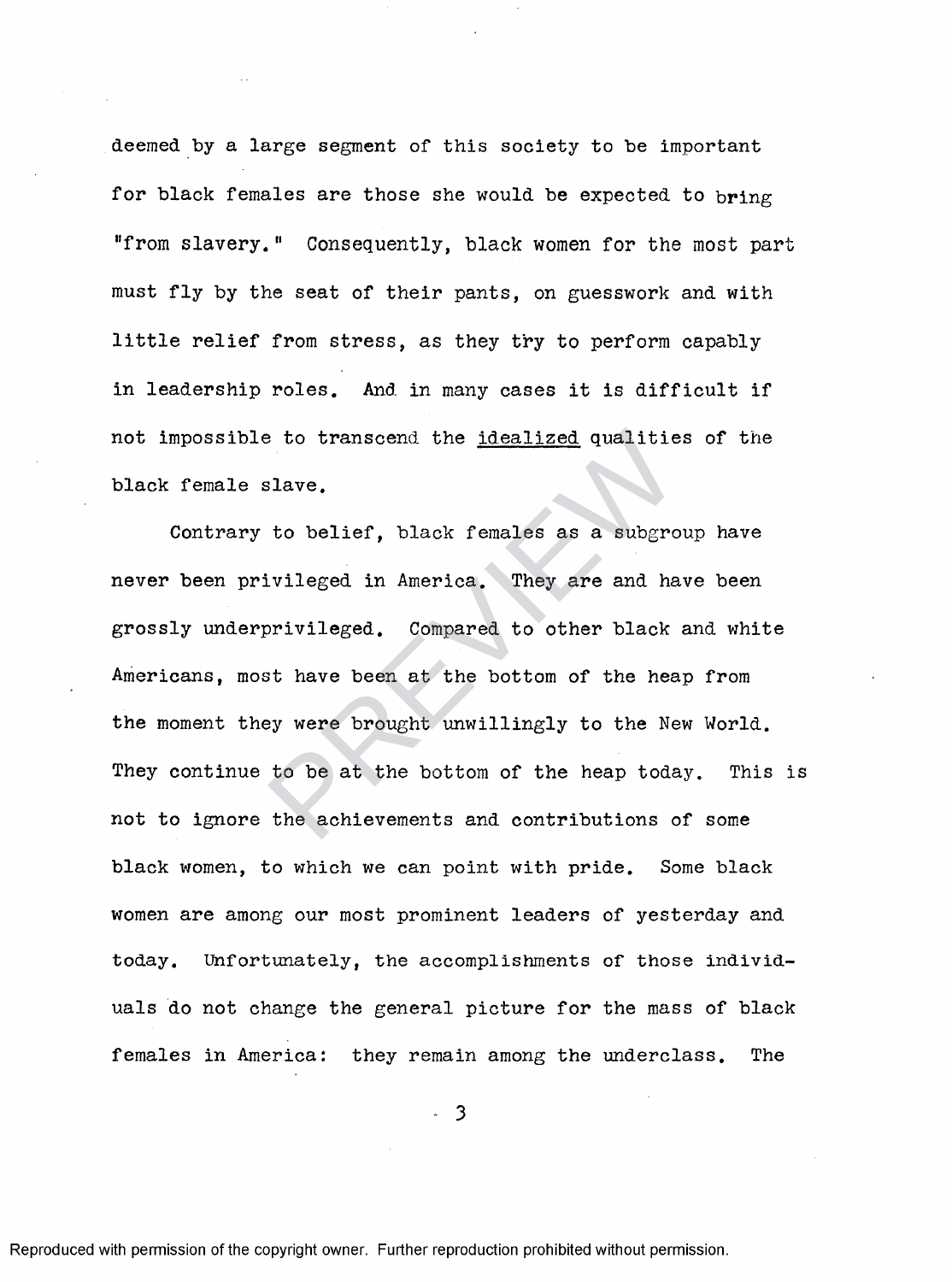**image of the powerful, privileged black female is false, based upon myths about the position and role of black women in slavery, spun no doubt to mask the truth of her powerlessness and poverty.**

**The focus of this dissertation is toward a better understanding of the nature of the black woman's struggle in order to construct a more realistic image of herself, her roles, her problems of yesterday, and the implications for her today. Only through such a process can we hope to appreciate her position and pave the way for her greater participation in the structure of contemporary society.** a more realistic image of herself, he<br>of yesterday, and the implications fo<br>such a process can we hope to appreci<br>pave the way for her greater particip<br>of contemporary society.<br>ook at some of the sorry details of t<br>nings i

**Let us look at some of the•sorry details of the black woman's beginnings in this country, • A historical perspective is critical at this juncture when there are, at least in my view, increasing efforts to resurrect the Black Mammy in today's ambitious black woman who aspires to move up the socioeconomic and political ladder. Because early historians rarely distinguished males and females in discussions of slavery, it is difficult to picture the life of female slaves; historical appreciation of their roles and work is**

4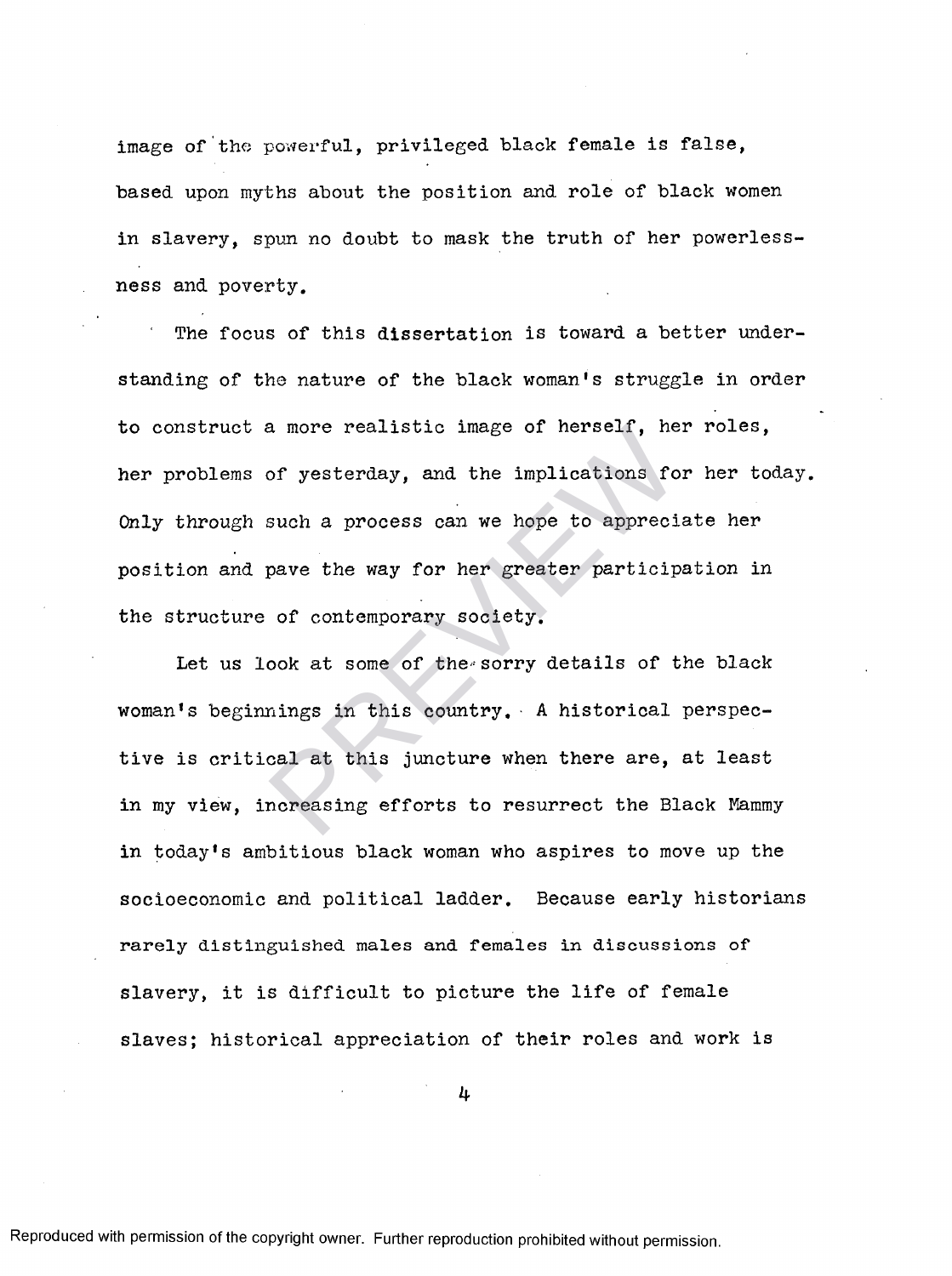**sparse. There seems to be some improvement in the contemporary literature, but recent historians have had to put their** information together from widely scattered sources.<sup>1</sup> Never**theless, increasing interest in the black woman over the past ten years has produced a growing body of literature on the subject. It is hoped that the ideas and information presented here will contribute toward a clearer picture.**

**The female slave was among those black captives from Africa who were sold to European adventurers dealing in cheap labor for the colonials. The Indians of the New World were unable or unwilling to meet the arduous labor forced on them. They died or ran away in overwhelming numbers. Similarly, the poor whites who were indentured as servants did not work out well; they were expensive to maintain and when they ran away they were difficult to identify because they looked so much like the rest of the population. These problems would be resolved by black captives. The initial demand was for strong, ablebodied workers and initially that meant males. Therefore, until the middle of the 18th century, we are told, ? most of the .black slaves were males (about two-thirds).** contribute toward a clearer picture.<br>
e slave was among those black captive.<br>
e sold to European adventurers deali<br>
colonials. The Indians of the New W<br>
lling to meet the arduous labor forc<br>
ean away in overwhelming number

- 5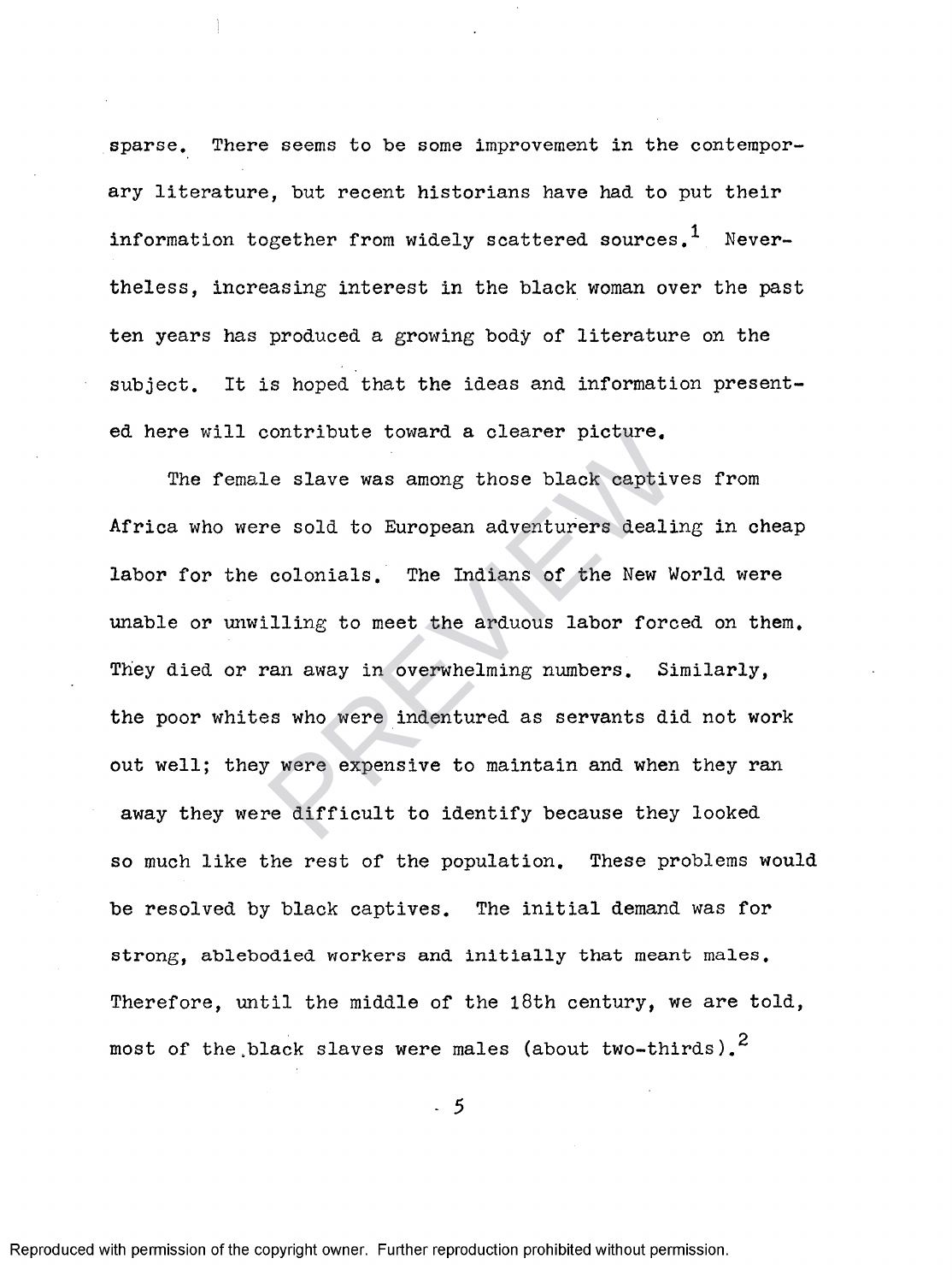**They were encouraged to marry white females, but the alarming rate of intermarriage eventually led to its prohibition** and black women were brought over in larger numbers.<sup>3</sup> Early **on, therefore, black females were of secondary importance; at best, they lessened the tensions that were developing between black and white males.**

**Black women were captured, as the men were, and endured that horrible voyage commonly called the middle passage. They too were often passed through the hands of several purchasers before they finally reached the slaveship. Some were pregnant but that did not alter the processing or shipment of this human cargo. Men were fastened together two by two with handcuffs and leg irons.** men were captured, as the men were, a<br>voyage commonly called the middle pa<br>often passed through the hands of se<br>e they finally reached the slaveship.<br>that did not alter the processing or<br>cargo. Men were fastened together t

**Aboard ship the females were berthed together. There were separate quarters for males, and the men were separated from the boys. On the ships described in the abolitionists' publications, the space for the females was considerably** smaller than that allocated for males. $\frac{4}{1}$  More often than not **all the captives were packed like sardines on shelves between the decks too close together to allow headroom. In bad**

**6**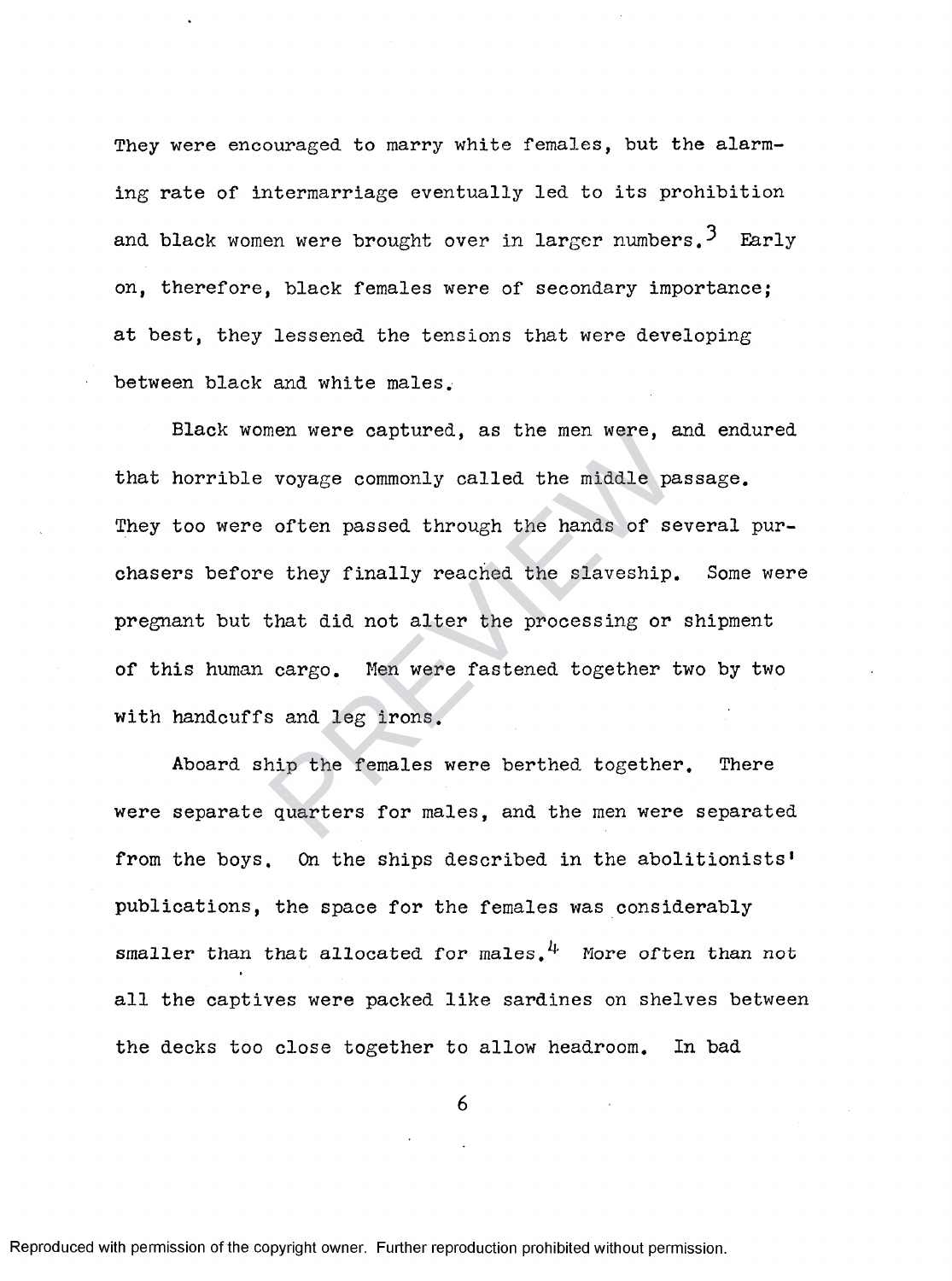**weather the portholes were closed and ventilation was not possible. The health of the slaves suffered and infections spread very rapidly. The "flux" was a common condition that weakened or took the lives of large numbers of the cargo. The decks of the slave holds were often covered with blood and mucus and the slaves, sick and well, often had to lie in this filth. The women were further at the mercy of the crew, who used them for sexual gratification.**

**The black woman's experience throughout her history in America deserves to be recorded as unique in the annals of the New World. Her struggles to elude the captors, to escape the long torturous voyage, were but a small part of a lifetime that many of them spent in a constant battle to survive with dignity and freedom. Today, black women continue their** *<* **struggle for dignity and upward mobility.** sexual gratification.<br>Woman's experience throughout her h<br>es to be recorded as unique in the a<br>Her struggles to elude the captors<br>rous voyage, were but a small part o<br>hem spent in a constant battle to su<br>eedom. Today, blac

**The first shipment of slaves to the English colonies arrived at Jamestown in 1619, the same year that unindenturad white women reportedly arrived whose status was second only** to that of white men; indeed no such comparisons were appropriate

**7**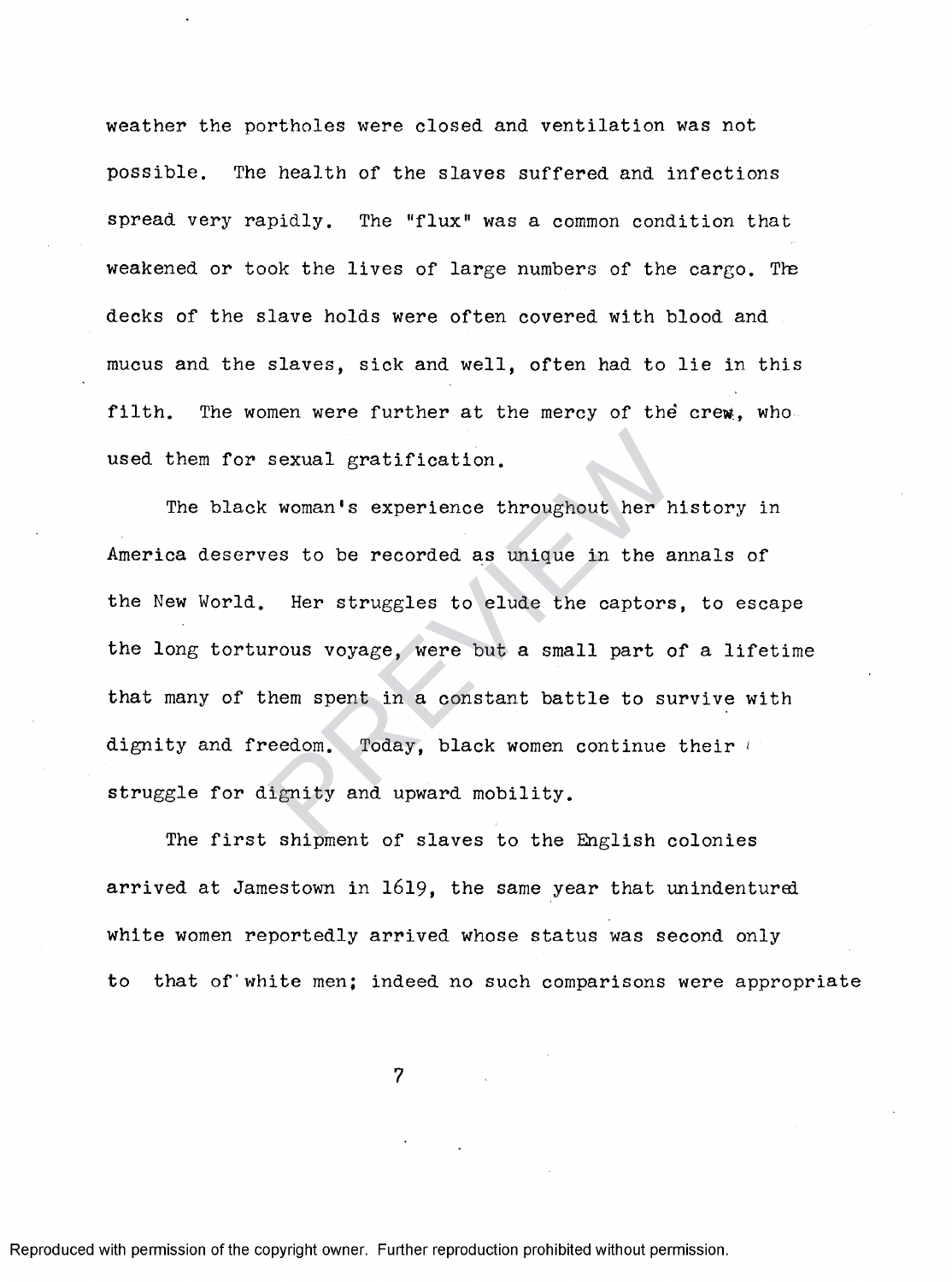**for slaves. Although historians tell us that the first slaves to Virginia were probably treated very much like the indentured servants, the attitudes toward them were obviously . different., The following quotation from E. Franklin Frazier's book, The Negro in the United States, reflects the difference.**

> . . . note the words of the court in the **case of a white man who had sexual relations with a negro woman. The white man was ordered to be "soundly whipt before an assembly of Negroes and others for abusing himself to the dishonor of God and shame of Christianity by defiling his body in lying with a Negro, which fault he is to • ack. next Sabbath day." 5**

**According to John Hope Franklin the black captives were listed as servants in the Virginia colony census enumerations of 1623 and 1624. As late as 1651 some of them whose period of service had expired were being assigned land in much the same way as was done for white servants. Virginia records many indentures of black servants during the forty-year period following their introduction, indicating that there were free blacks in Virginia during that time. Although there was no formal statutory recognition of slavery in Virginia until** ase of a white man who had sexual rel<br>ions with a negro woman. The white m<br>as ordered to be "soundly whipt befor<br>ssembly of Negroes and others for abused f christianity by defiling his body is<br>f christianity by defiling hi

**8**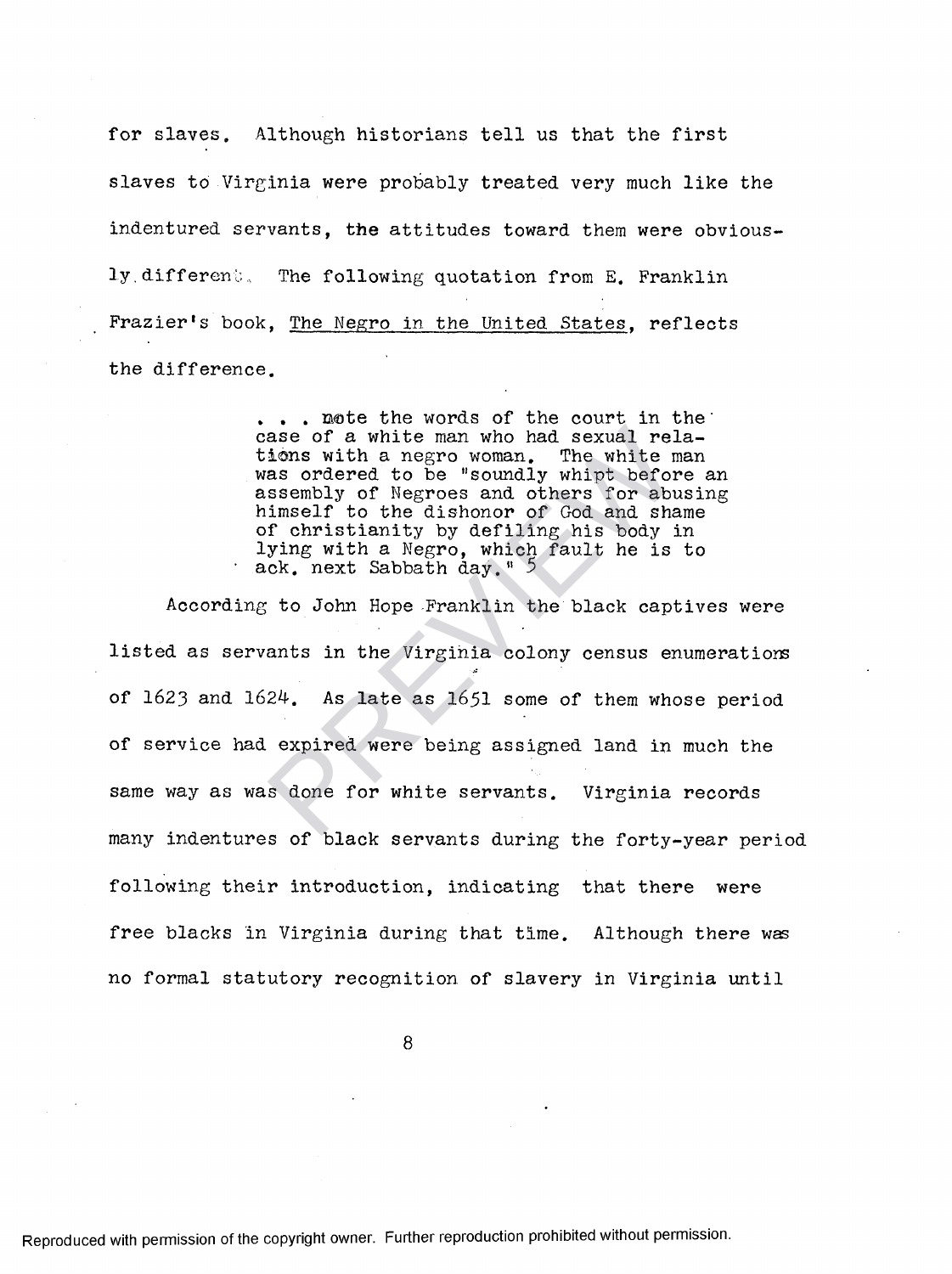**l66l the attitudes demonstrated by the case cited above** 6 **suggest a movement in that direction very early on. But from the very beginning, females as well as males dreamed of alternatives to their way of life in this new land. They resisted their servitude and never ceased to plan ways to move up from the depths of degradation that was to increase with the formalization of slavery. -But, as Frederick Douglass wrote in his autobiography:**

**Sickness, adversity, and death may interfere with the plans and purposes of all, but the slave had the added danger of changing homes, in the separations unknown to other men. Then, too, there was the intensified degradation of the spectacle. What an assemblage. Men and women, young and old, married and single; moral and thinking human beings, in open contempt of their humanity, leveled at a blow with horses and sheep, horned cattle and women, pigs and children — all holding the same rank in the scale of social existence, and all subjected to the same narrow inspection, to ascertain their value in gold and silver — the only standard of worth applied by the slaveholders to their slaves. Personality swallowed up in the sordid ideal property. Manhood lost in chattelhood***. '* **'** ilization of slavery. But, as Freder<br>
uutobiography:<br>
Sickness, adversity, and death may in<br>
Tere with the plans and purposes of a<br>
he slave had the added danger of cha<br>
nomes, in the separations unknown to<br>
een. Then, too

**The lowest denomination of that chattelhood was black womanhood.**

**No matter who looks at slavery, by what methods of analysis, it is a cruel, dehumanizing, racist institution in which**

**' 9**